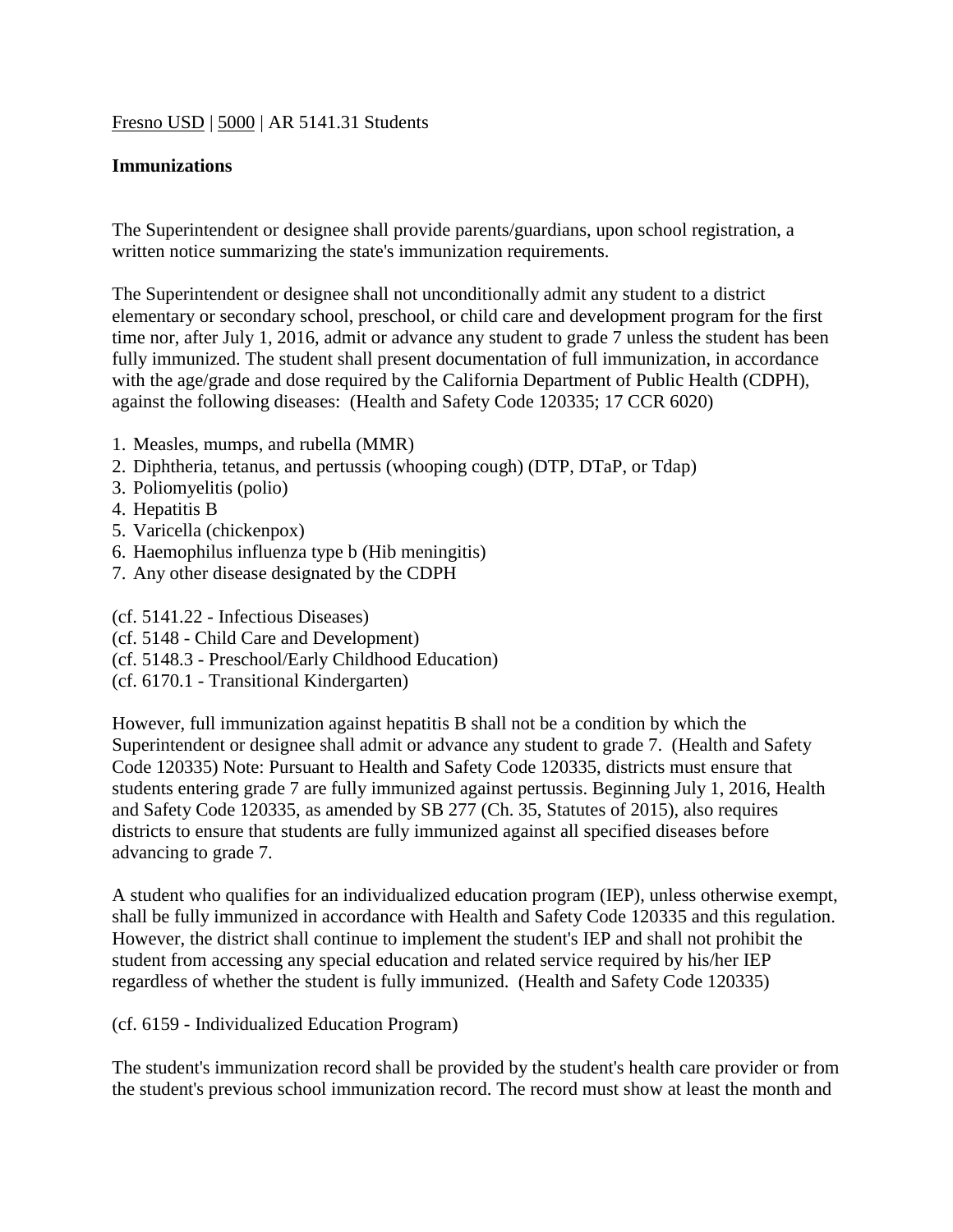year for each dose, except that the day, month, and year must be shown for the MMR doses given during the month of the first birthday and for the Tdap dose given during the month of the seventh birthday. (l7 CCR 6070)

# Exemptions

Exemption from one or more immunization requirements shall be granted under any of the following circumstances:

1. The parent/guardian files with the district a written statement by a licensed physician to the effect that the physical condition of the child is such, or medical circumstances relating to the child are such, that immunization is not considered safe. The statement shall indicate the specific nature and probable duration of the medical condition or circumstances, including, but not limited to, family medical history, for which the physician does not recommend immunization. (Health and Safety Code 120370; 17 CCR 6051)

2. The student's parent/guardian files with the district, before January 1, 2016, a letter or written affidavit stating that an immunization is contrary to his/her personal beliefs, in which case the student shall be exempted from the immunization until he/she enrolls in the next applicable grade span requiring immunization (birth to preschool, grades K-6, grades 7-12). (Health and Safety Code 120335)

(cf. 6141.2 - Recognition of Religious Beliefs and Customs)

When a student transfers to a different school within the district or transfers into the district from another school district in California, his/her personal beliefs exemption filed before January 1, 2016, shall remain in effect until the next applicable grade span. A student transferring from a school outside the district shall present a copy of the personal beliefs exemption upon enrollment.

Health and Safety Code 120335, as amended by SB 277 (Ch. 35, Statutes of 2015), exempts certain students enrolled in independent study, as provided below.

3. The student is enrolled in an independent study program pursuant to Education Code 51745-51749.6 and does not receive classroom-based instruction.

(cf. 6158 - Independent Study)

Conditional Enrollment

The Superintendent or designee may conditionally admit a student with documentation from an authorized health care provider that: (Health and Safety Code 120340; 17 CCR 6000, 6035)

1. The student has not received all the immunizations required for his/her age group, but has commenced receiving doses of all required vaccines and is not due for any other doses at the time of admission.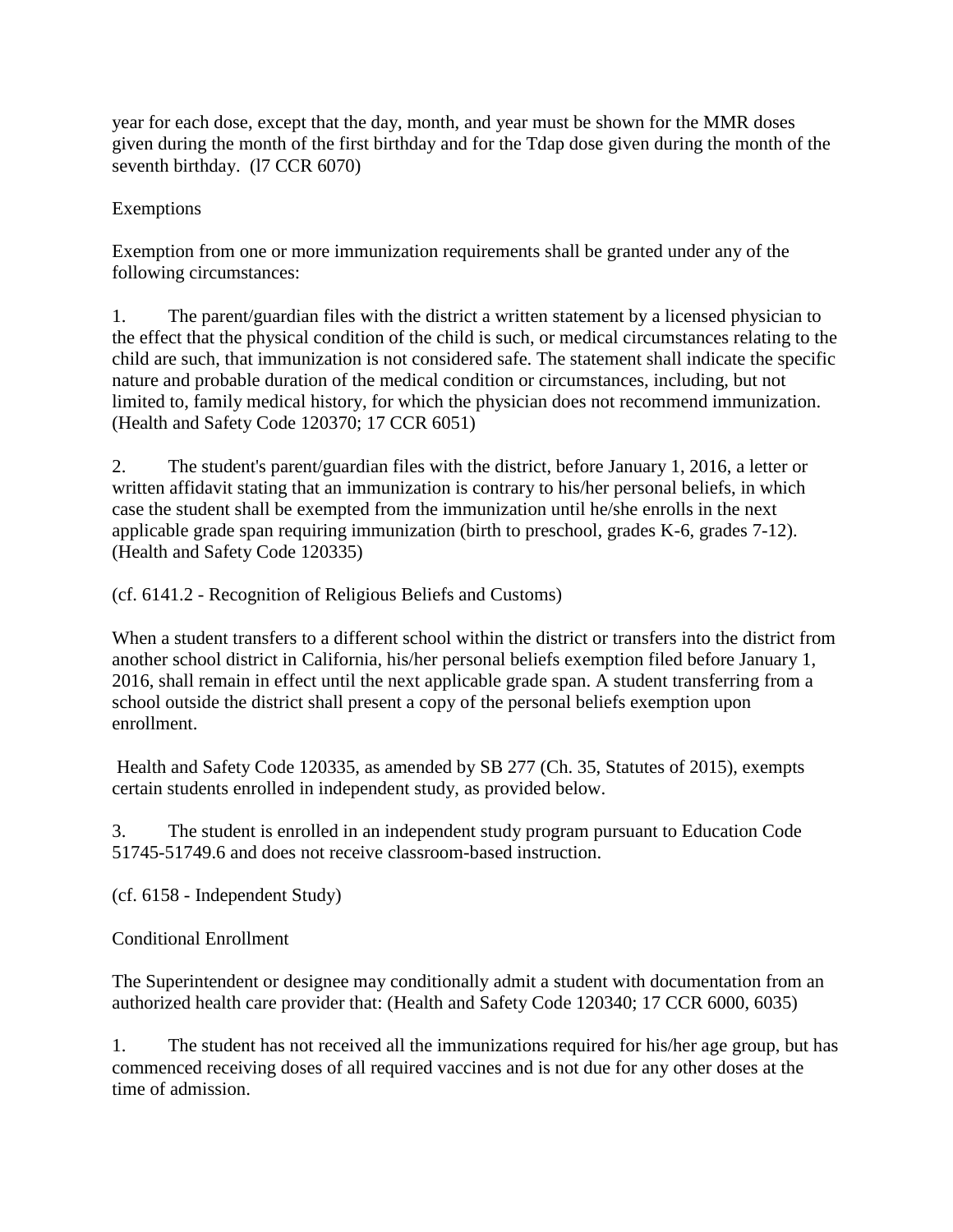2. The student has a temporary exemption from immunization for medical reasons pursuant to item #1 in the section "Exemptions" above.

The Superintendent or designee shall notify the student's parents/guardians of the date by which the student must complete all the remaining doses as specified in 17 CCR 6035.

(cf. 5145.6 - Parental Notifications)

In addition, a transfer student may be conditionally admitted for up to 30 school days while his/her immunization records are being transferred from the previous school. If such documentation is not presented within 30 days, the student shall be excluded from school until the required immunizations have been administered. (17 CCR 6070)

The Superintendent or designee shall review the immunization record of each student admitted conditionally every 30 days until that student has received all the required immunizations. If the student does not receive the required immunizations within the specified time limits, they shall be excluded from further attendance until the immunizations are received. (Health and Safety Code 120375; 17 CCR 6070)

The Superintendent or designee shall immediately enroll homeless students, foster youth, and students of military families even if their immunization records are missing or unavailable at the time of enrollment. School or district staff shall work with the student's prior school to obtain the student's immunization records or shall ensure that he/she is properly immunized. (Education Code 48853.5, 49701; Health and Safety Code 120341; 42 USC 11432)

(cf. 6173 - Education for Homeless Children) (cf. 6173.1 - Education for Foster Youth) (cf. 6173.2 - Education of Children of Military Families)

Exclusions Due to Lack of Immunizations

Any student without the required evidence of immunization may be excluded from school until the immunization is obtained or an exemption is granted in accordance with the section "Exemptions" above.

(cf. 5112.2 - Exclusions from Attendance) (cf. 6183 - Home and Hospital Instruction)

Before an already admitted student is excluded from school attendance because of lack of immunization, the Superintendent or designee shall notify the parent/guardian that he/she has 10 school days to supply evidence of proper immunization or an appropriate exemption. This notice shall refer the parent/guardian to the student's usual source of medical care or, if the student has no usual source of medical care, then to the county health department or school immunization program, if any. (Education Code 48216; 17 CCR 6040)